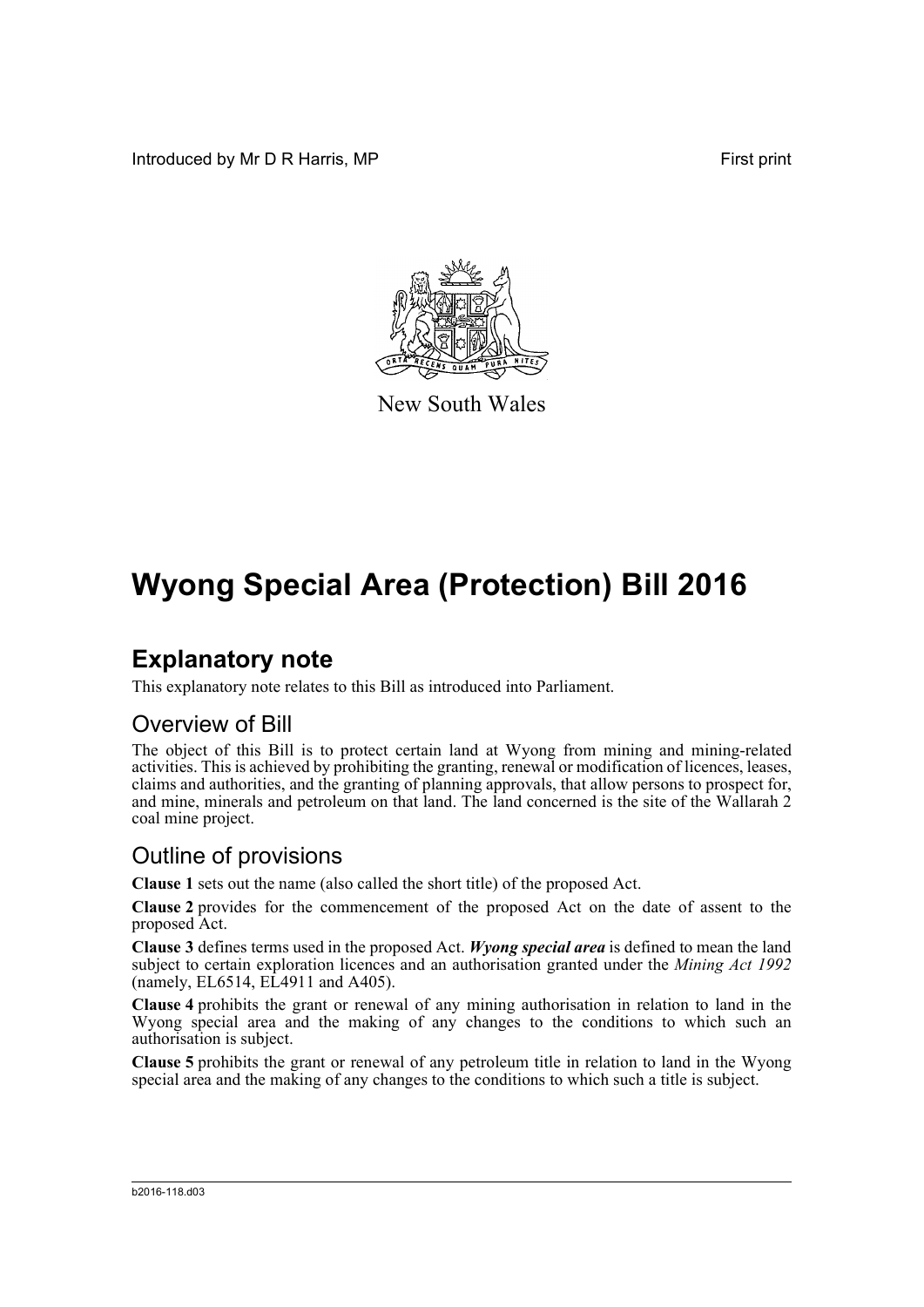**Clause 6** provides that a planning approval is not to be given under the *Environmental Planning and Assessment Act 1979* in relation to development for the purposes of prospecting and mining activities on land in the Wyong special area and cancels any such planning approval already given.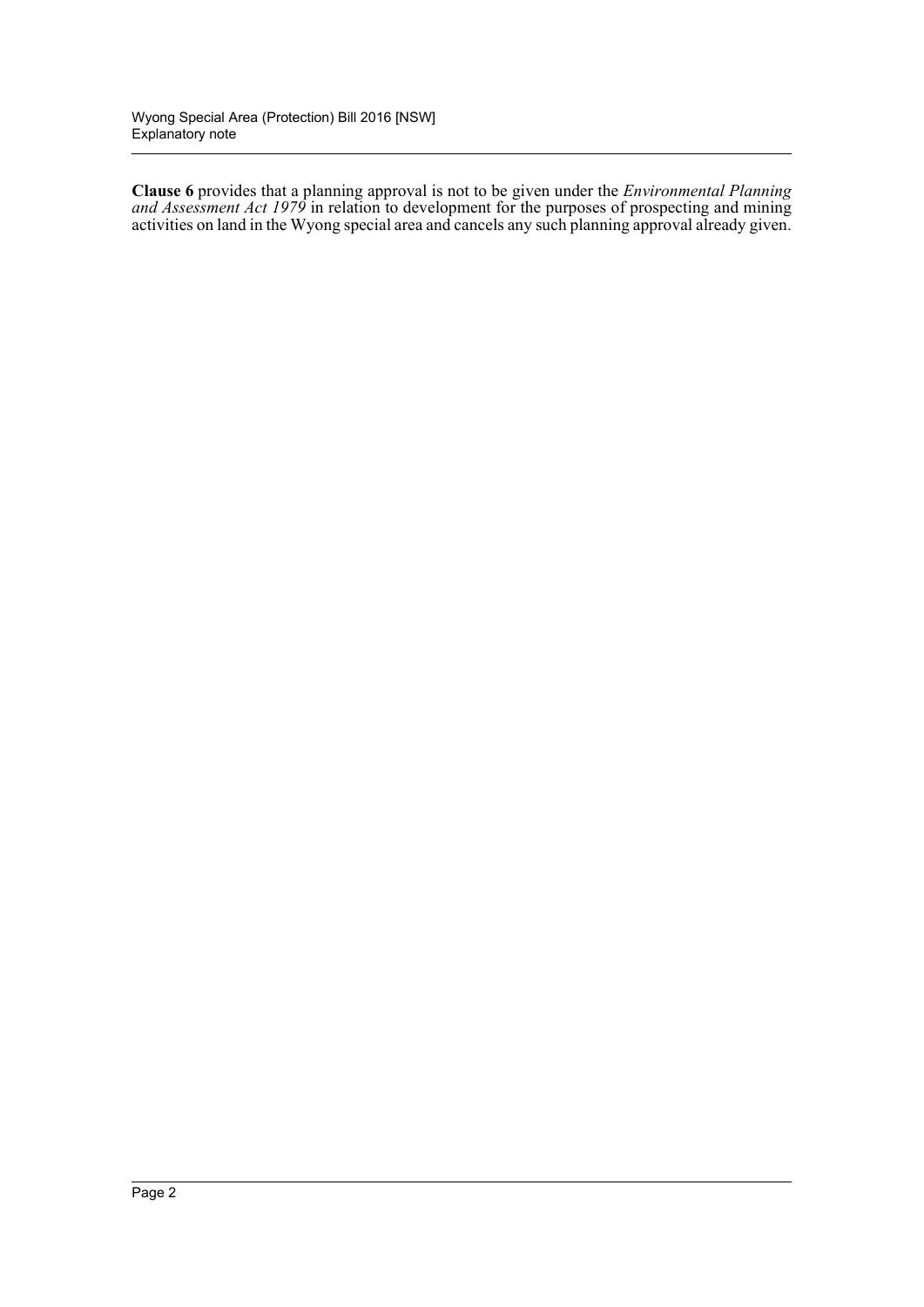Introduced by Mr D R Harris, MP **First** print



New South Wales

# **Wyong Special Area (Protection) Bill 2016**

## **Contents**

Page [1 Name of Act 2](#page-4-0) [2 Commencement 2](#page-4-1) 2 [3 Definitions 2](#page-4-2) [4 Prohibition on grant of mining authorisations relating to Wyong special](#page-5-0)  [area 3](#page-5-0) [5 Prohibition on grant of petroleum titles relating to Wyong special area 4](#page-6-0) [6 Restrictions on certain planning approvals relating to Wyong special](#page-6-1)  [area 4](#page-6-1)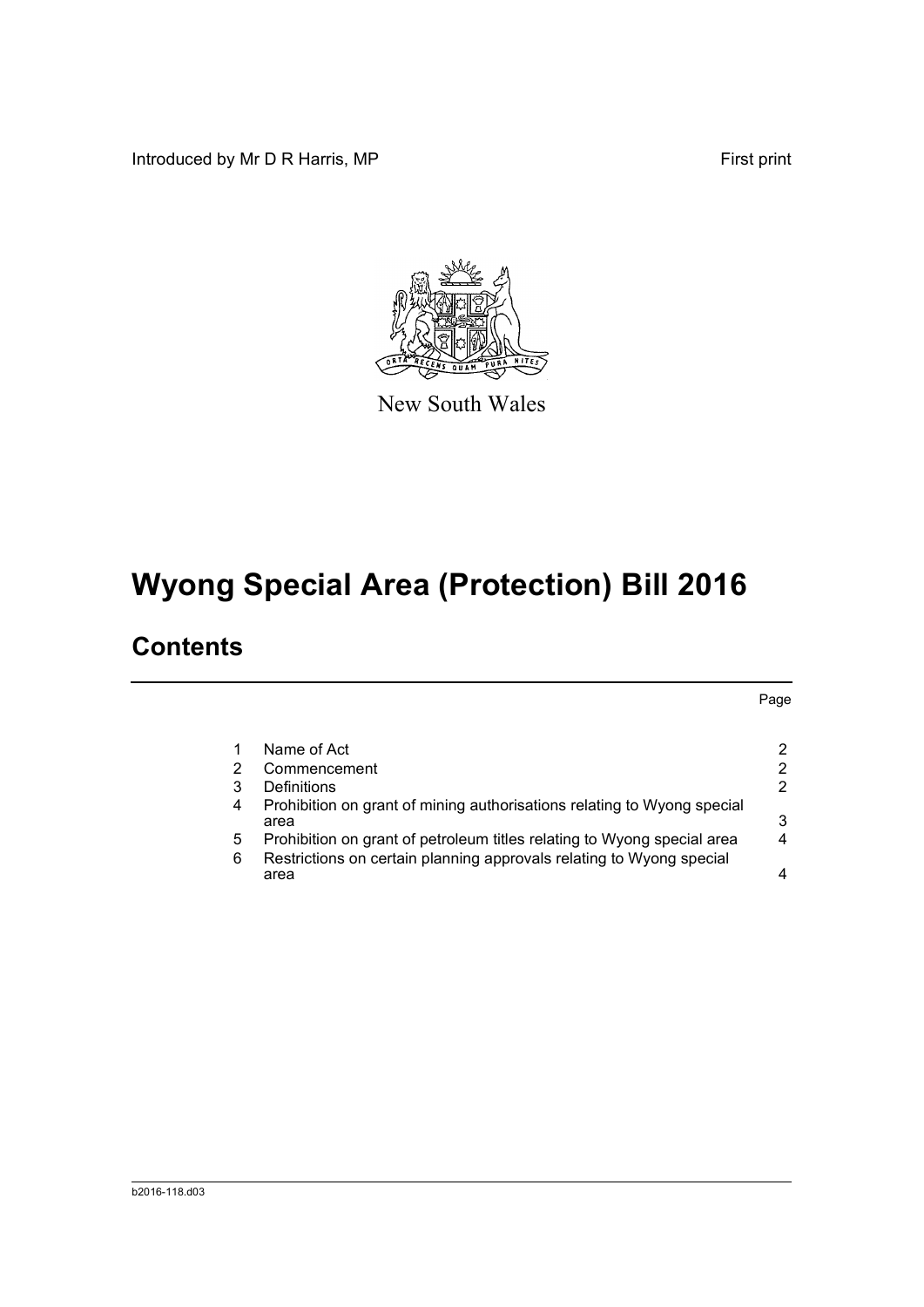

New South Wales

# **Wyong Special Area (Protection) Bill 2016**

No , 2016

#### **A Bill for**

An Act to prohibit the granting, renewal or modification of exploration, prospecting and mining authorities and titles for minerals and petroleum, and certain planning approvals, that relate to land at Wyong that is the site of the Wallarah 2 coal mine project; and for other purposes.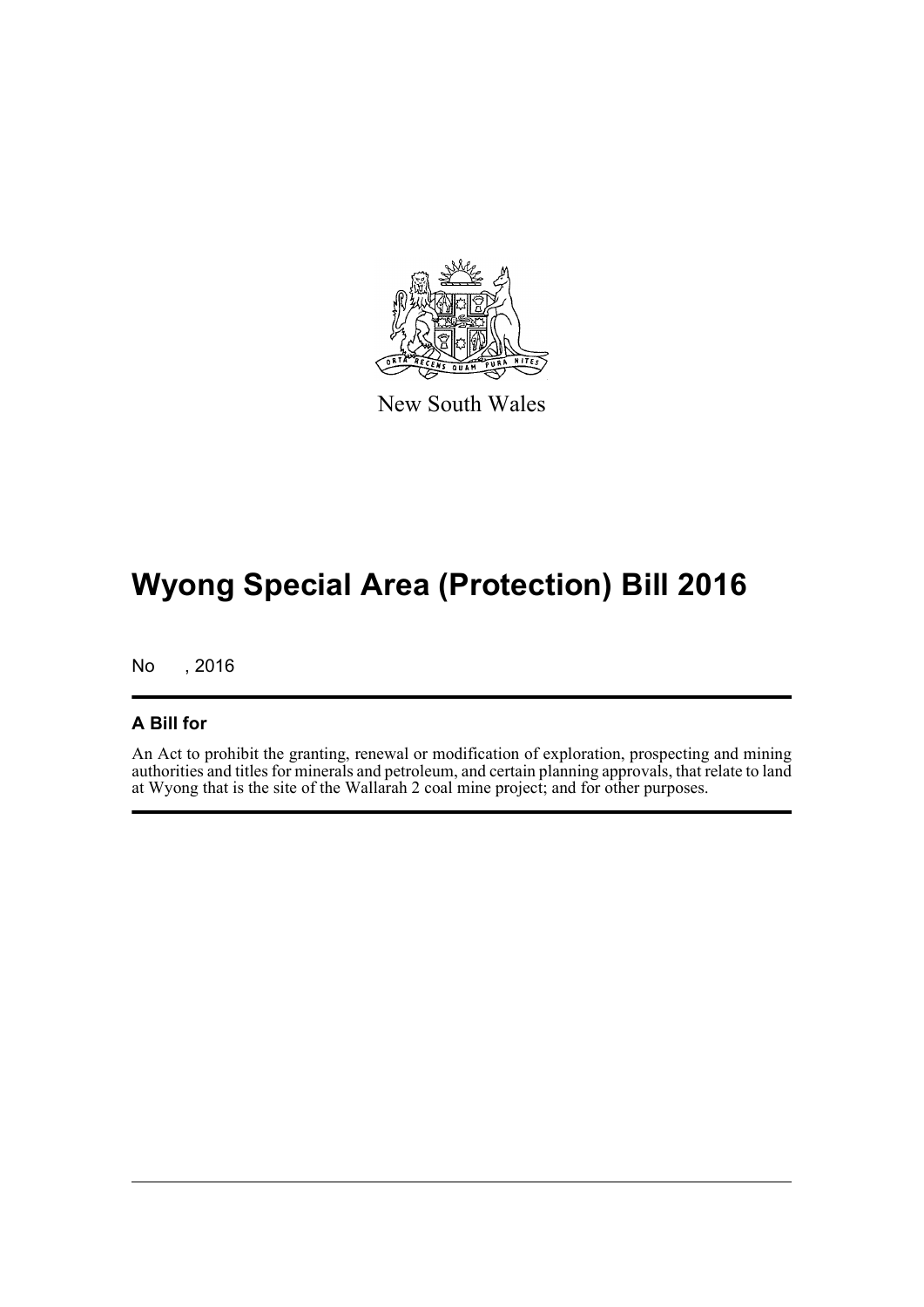<span id="page-4-2"></span><span id="page-4-1"></span><span id="page-4-0"></span>

|              |                     | The Legislature of New South Wales enacts:                                                                                                                                                                                                                                                                        | 1                       |
|--------------|---------------------|-------------------------------------------------------------------------------------------------------------------------------------------------------------------------------------------------------------------------------------------------------------------------------------------------------------------|-------------------------|
| 1            | <b>Name of Act</b>  |                                                                                                                                                                                                                                                                                                                   | $\overline{\mathbf{c}}$ |
|              |                     | This Act is the <i>Wyong Special Area (Protection) Act 2016</i> .                                                                                                                                                                                                                                                 | 3                       |
| $\mathbf{2}$ | <b>Commencement</b> |                                                                                                                                                                                                                                                                                                                   | 4                       |
|              |                     | This Act commences on the date of assent to this Act.                                                                                                                                                                                                                                                             | 5                       |
| 3            | <b>Definitions</b>  |                                                                                                                                                                                                                                                                                                                   |                         |
|              |                     | In this Act:                                                                                                                                                                                                                                                                                                      | 6                       |
|              |                     | <i>mine</i> means to extract material from land for the purpose of recovering minerals or                                                                                                                                                                                                                         | $\overline{7}$          |
|              |                     | petroleum from the material so extracted or to rehabilitate land (other than a derelict<br>mine site) from which material has been extracted.                                                                                                                                                                     | 8<br>9<br>10            |
|              |                     | <i>mineral</i> means any substance prescribed by the regulations under the <i>Mining Act</i><br>1992 and includes coal and oil shale, but does not include uranium or petroleum.                                                                                                                                  | 11<br>12                |
|              |                     | <i>mining authorisation</i> means any of the following:                                                                                                                                                                                                                                                           | 13                      |
|              | (a)                 | an exploration licence under the <i>Mining Act 1992</i> granting the holder the right<br>to prospect for minerals on the land specified in the licence,                                                                                                                                                           | 14<br>15                |
|              | (b)                 | an assessment lease under that Act granting the holder the right to prospect for<br>minerals on the land specified in the lease,                                                                                                                                                                                  | 16<br>17                |
|              | (c)                 | a mining lease under that Act granting the holder the right to prospect on and<br>mine the land specified in the lease, carry out primary treatment operations<br>necessary to separate the mineral or minerals from the material from which<br>they are recovered and carry out any mining purpose on that land, | 18<br>19<br>20<br>21    |
|              | (d)                 | a mineral claim under that Act granting the holder the right to prospect for<br>minerals specified in the claim.                                                                                                                                                                                                  | 22<br>23                |
|              |                     | <i>petroleum</i> means any of the following:                                                                                                                                                                                                                                                                      | 24                      |
|              | (a)                 | any naturally occurring hydrocarbon, whether in a gaseous, liquid or solid<br>state,                                                                                                                                                                                                                              | 25<br>26                |
|              | (b)                 | any naturally occurring mixture of hydrocarbons, whether in a gaseous, liquid<br>or solid state,                                                                                                                                                                                                                  | 27<br>28                |
|              | (c)                 | any naturally occurring mixture of one or more hydrocarbons, whether in a<br>gaseous, liquid or solid state, and one or more of the following:                                                                                                                                                                    | 29<br>30                |
|              |                     | hydrogen sulphide,<br>(i)                                                                                                                                                                                                                                                                                         | 31                      |
|              |                     | (ii)<br>nitrogen,<br>helium,<br>(iii)                                                                                                                                                                                                                                                                             | 32                      |
|              |                     | carbon dioxide,<br>(iv)                                                                                                                                                                                                                                                                                           | 33<br>34                |
|              |                     | (v)<br>water,                                                                                                                                                                                                                                                                                                     | 35                      |
|              | (d)                 | any substance referred to in paragraph $(a)$ , $(b)$ or $(c)$ that has been returned to                                                                                                                                                                                                                           | 36                      |
|              |                     | a natural reservoir,                                                                                                                                                                                                                                                                                              | 37                      |
|              |                     | but does not include coal, oil shale or any other mineral.                                                                                                                                                                                                                                                        | 38                      |
|              |                     | <i>petroleum mining operations</i> means operations carried out in the course of mining<br>for petroleum.                                                                                                                                                                                                         | 39<br>40                |
|              |                     | <i>petroleum prospecting operations</i> means operations carried out in the course of<br>prospecting for petroleum.                                                                                                                                                                                               | 41<br>42                |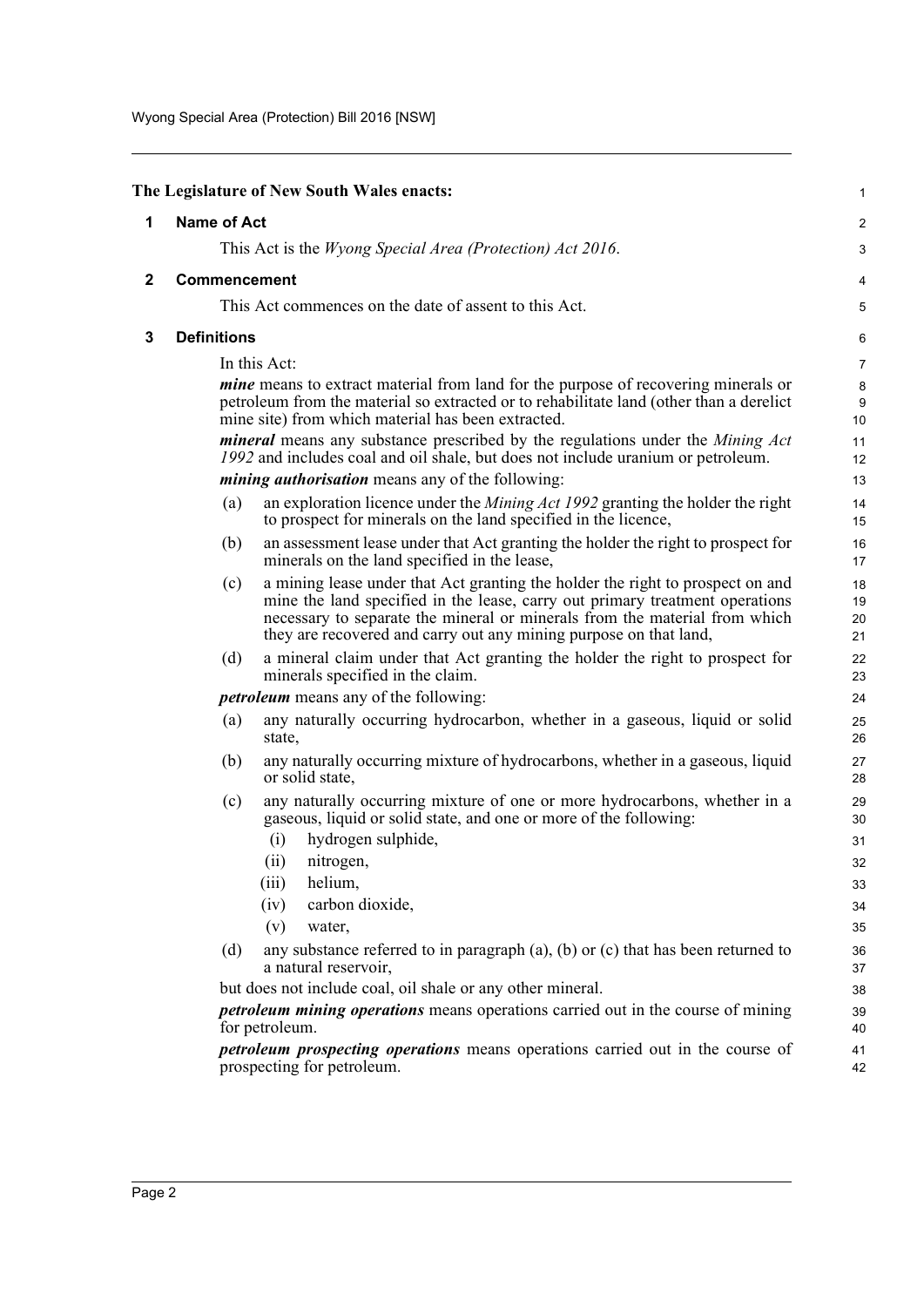*petroleum title* means any of the following:

(a) an exploration licence under the *Petroleum (Onshore) Act 1991* granting the holder the exclusive right to prospect for petroleum on the land comprised in the licence,

- (b) an assessment lease under that Act granting the holder the exclusive right to prospect for petroleum and to assess any petroleum deposit on the land comprised in the lease,
- (c) a production lease under that Act granting the holder the exclusive right to conduct petroleum mining operations in and on the land comprised in the lease,
- (d) a special prospecting authority under that Act granting the holder the exclusive right to conduct speculative geological, geophysical or geochemical surveys or scientific investigations in relation to petroleum in respect of the land comprised in the authority.

*planning approval* means any of the following:

- (a) development consent under Part 4 of the *Environmental Planning and Assessment Act 1979* (including consent for State significant development),
- (b) the modification of any such development consent,
- (c) the modification of an approval given under Part 3A of that Act (as continued in force) to carry out a project,
- (d) an approval within the meaning of Part 5 of that Act,
- (e) an approval of State significant infrastructure within the meaning of Part 5.1 of that Act,
- (f) the modification of an approval referred to in paragraph (e).

*prospecting for minerals* means carrying out works on, or removing samples from, land for the purpose of testing the mineral bearing qualities of the land.

*prospecting for petroleum* means carrying out works on, or removing samples from, land for the purpose of testing the quality and quantity of petroleum in the land and the potential to recover petroleum from the land.

*Wyong special area* means land subject to the following current and former mining authorisations:

- (a) exploration licence number EL6514 renewed on and from 24 October 2011,
- (b) exploration licence number EL4911 dated October 1995,
- (c) authorisation number A405 dated 1995.

**Note.** The *Interpretation Act 1987* contains definitions and other provisions that affect the interpretation and application of this Act.

#### <span id="page-5-0"></span>**4 Prohibition on grant of mining authorisations relating to Wyong special area**

- (1) The Minister administering the *Mining Act 1992* must not:
	- (a) grant any mining authorisation in relation to land in the Wyong special area, or
	- (b) renew any mining authorisation in relation to land in the Wyong special area, or
	- (c) vary, omit or impose any condition to which a mining authorisation in relation to land in the Wyong special area is subject.
- (2) To avoid doubt, this section extends to prohibiting the Minister from granting any mining authorisation of a particular type in relation to land to a person who holds a different type of mining authorisation in relation to that land.